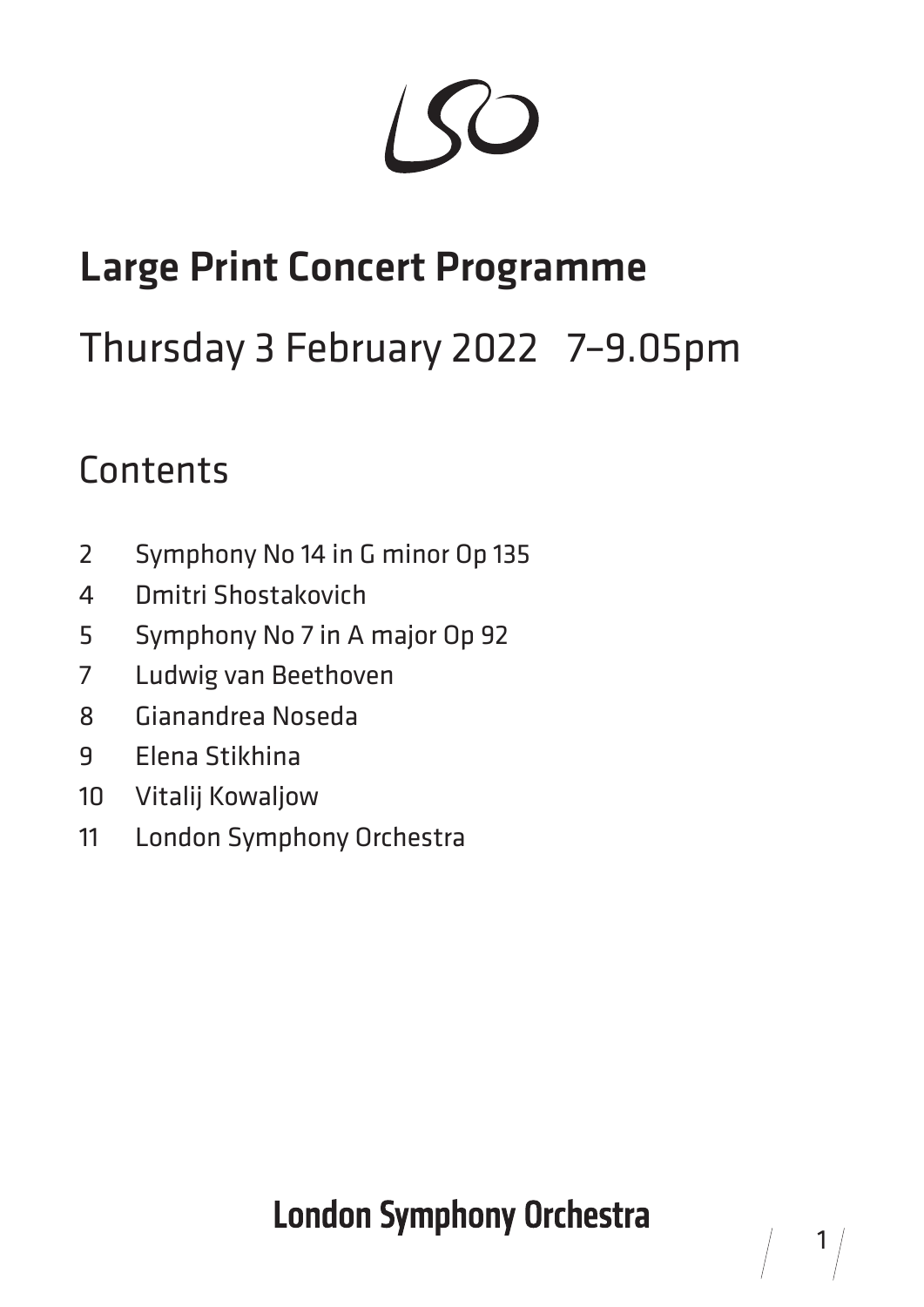# Symphony No 14 in G minor Op 135 (1969)

# Dmitri Shostakovich

- 1 Adagio: 'De profundis' (Lorca)
- 2 Allegretto: 'Malagueña' (Lorca)
- 3 Allegro molto: 'Loreley' (Apollinaire)
- 4 Adagio: 'Le suicidé' (Apollinaire)
- 5 Allegretto: 'Les attentives I' (Apollinaire)
- 6 Adagio: 'Les attentives II' (Apollinaire)
- 7 Adagio: 'À la Santé' (Apollinaire)
- 8 Allegro: 'Réponse des Cosaques Zaporogues au Sultan de Constantinople' (Apollinaire)
- 9 Andante: 'O, Delvig, Delvig!' (Küchelbecker)
- 10 Largo: 'Der Tod des Dichters' (Rilke)
- 11 Moderato: 'Schlußstück' (Rilke)

In failing health from his mid-fifties, Dmitri Shostakovich was admitted to hospital in January 1969 and came out a month later with a whole bunch of songs on the theme of death. It was a project he had been considering for some while. The hospital stay upped the urgency, and within a fortnight of leaving he had scored his death songs for an orchestra of strings and percussion, intending the work for the Moscow Chamber Orchestra and its founder-conductor Rudolf Barshai. Formerly viola player of the Borodin Quartet, which had a close relationship with Shostakovich for a quarter-century, Barshai duly conducted the opening performances in Moscow and Leningrad in September 1969.

Endorsing the work's symphonic character, the songs form themselves, according to whether or not they are run together, into five movements: 1; 2–3–4; 5–6–7; 8–9 and 10–11. The integrity of these movements is further strengthened by motivic connections within them, and the integrity of the work as a whole by the full reprise the tenth song makes. Each movement, until the last, ends with an adagio (slow) section.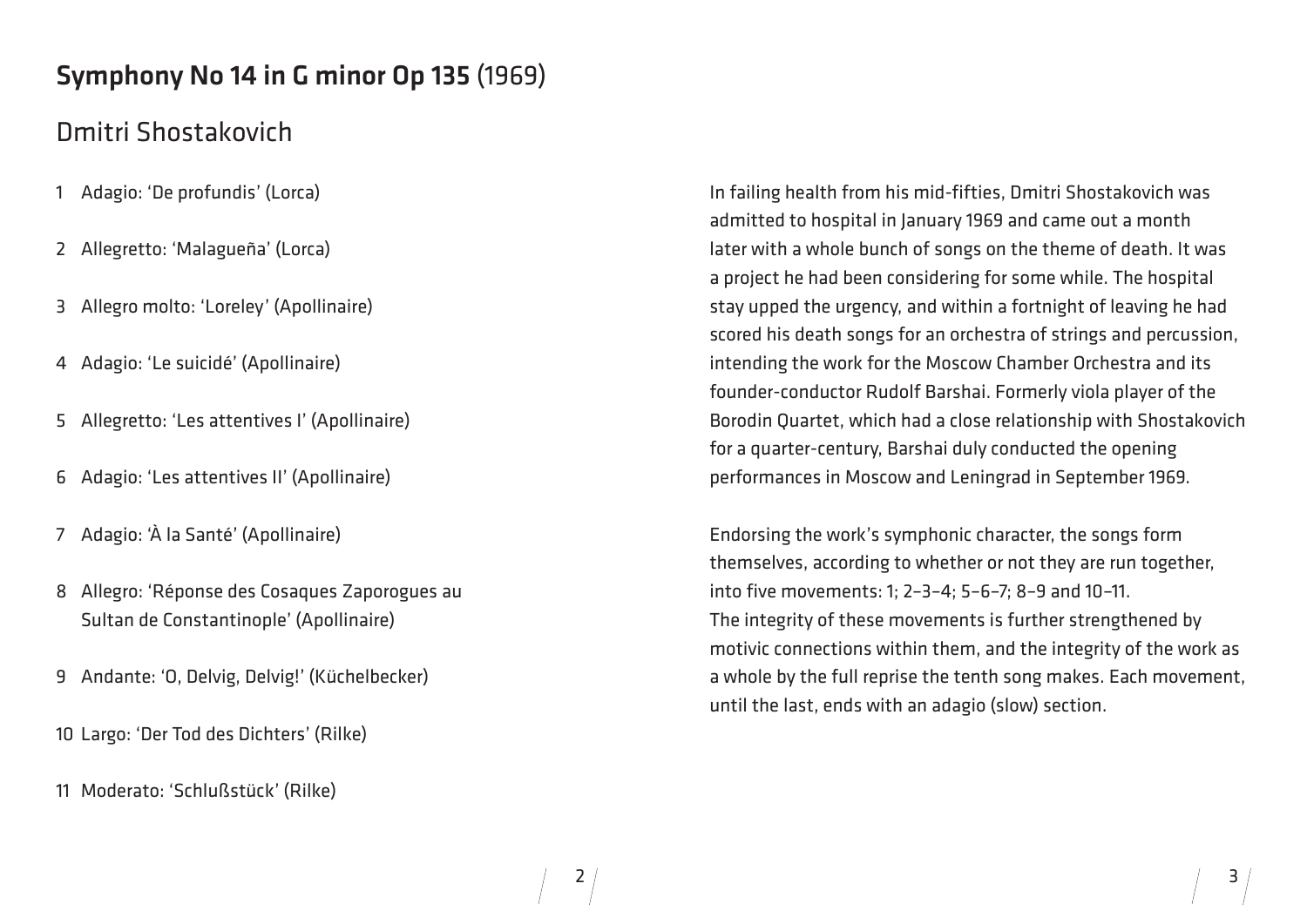5

#### Dmitri Shostakovich

#### 1906 to 1975 (Russia)

After early piano lessons with his mother, Dmitri Shostakovich enrolled at the Petrograd Conservatoire in 1919. His early successes included the First Symphony (1924–25).Shostakovich announced his Fifth Symphony of 1937 as 'a Soviet artist's practical creative reply to just criticism'. A year before its premiere he had drawn a stinging attack from the official Soviet mouthpiece Pravda, in which Shostakovich's initially successful opera *Lady Macbeth of the Mtsensk District* was condemned for its 'leftist bedlam' and extreme modernism. With the Fifth Symphony came acclaim not only from Russian audiences, but also internationally.

In July 1941, during the Siege of Leningrad, Shostakovich began work on the first three movements of his Seventh Symphony, completing the defiant finale after his evacuation in October and dedicating the score to the city. In 1948 he and other leading composers, Sergei Prokofiev among them, were forced by the Soviet Cultural Commissar, Andrey Zhdanov, to concede that their work represented 'most strikingly the formalistic perversions and anti-democratic tendencies in music', a crippling blow to Shostakovich's artistic freedom that was healed only after the death of Stalin in 1953.

Shostakovich continued to compose until weeks before his death in August 1975.

### Symphony No 7 in A major Op 92 (1811–12)

#### Ludwig van Beethoven

- 1 Poco sostenuto Vivace
- 2 Allegretto
- 3 Presto
- 4 Allegro con brio

When it came to noting down 'meanings' for his major works, the movement titles and specific birdcalls of the Sixth 'Pastoral' Symphony are about as explicit as Beethoven got.

Ludwig van Beethoven's Seventh Symphony is not so easy to pin down. The rhythms which dominate each one of its movements have given rise to one oft-quoted appraisal: composer Richard Wagner's description of it as 'the apotheosis of the dance'. But by the time the Seventh Symphony has ended, has it not expressed a purer and freer form of euphoria than might primarily be associated with dancing? The modern Beethoven scholar David Wyn Jones has suggested that in this symphony Beethoven set himself the challenge of moulding a 'continuous, cumulative celebration of joy', which seems a more accurate assessment than Wagner's.

It starts with a massive slow introduction. Its leisurely wind themes contain few hints of the energy soon to be unleashed, but there is a coiled-spring quality to the heavy accents and upward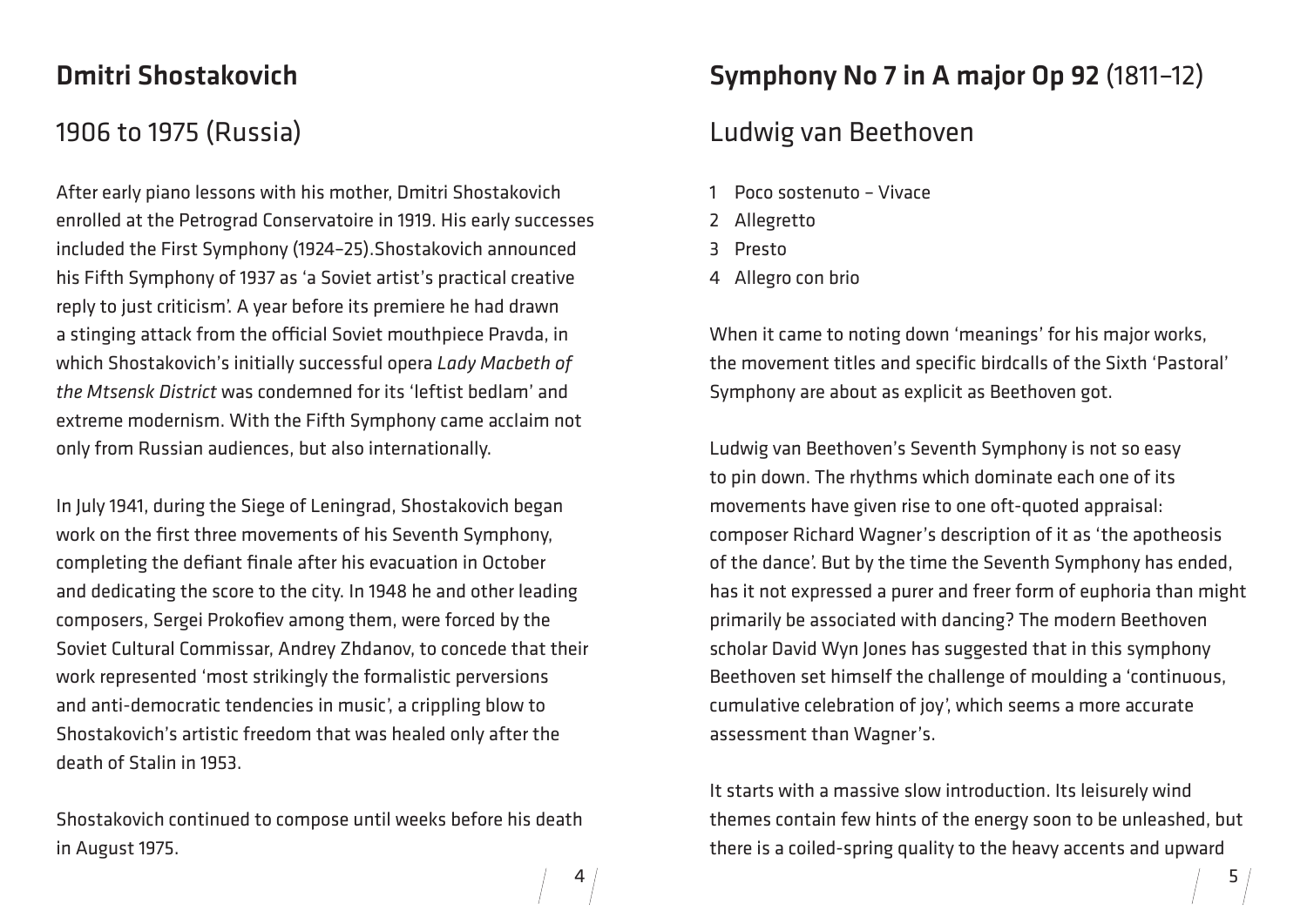string scales which accompany them. When the main part of the first movement arrives, however, it is not with a rush but with a gentle slide into the principal theme, a lilting melody announced by the flute.

The second movement is one of the most striking in all of Beethoven's symphonies, and one of the most immediately influential. It was encored at the first performance – a testament no doubt both to its extraordinary affecting power and its 'standout' quality within the symphony – and it did not take long for it to make its mark on other composers.

With the third movement we return to the prevailingly joyful tenor of the work.

In the finale the music reaches its peak of elation in an unstoppable swirl of ebullience and energy, driven along by off-beat accents and prodding repeated-note figures. For the listener there is really little choice here but to abandon oneself to the music's engulfing exuberance.

# Ludwig van Beethoven 1770 (Germany) to 1827 (Austria)

Ludwig van Beethoven showed early musical promise, yet reacted against his father's attempts to train him as a child prodigy. The boy pianist attracted the support of the Prince-Archbishop Maximilian Franz, who supported his studies with leading musicians at the Bonn court. With the decline of his alcoholic father, Ludwig became the family breadwinner as a court musician.

Encouraged by his employer, the Prince-Archbishop, Beethoven travelled to Vienna to study with Joseph Haydn. The younger composer fell out with his renowned mentor when the latter discovered he was secretly taking lessons from several other teachers. Beethoven soon attracted support from some of the city's wealthiest arts patrons. His public performances in 1795 were well received, and he shrewdly negotiated a contract with Artaria & Co, the largest music publisher in Vienna.

From 1800 Beethoven began to complain bitterly of deafness. Despite this, he continued to create many remarkable compositions, including symphonies, concertos, chamber music and the opera *Fidelio*. In his final years he produced masterpieces that include the *Missa solemnis*, Symphony No 9, and the late piano sonatas and string quartets..

6  $/$  7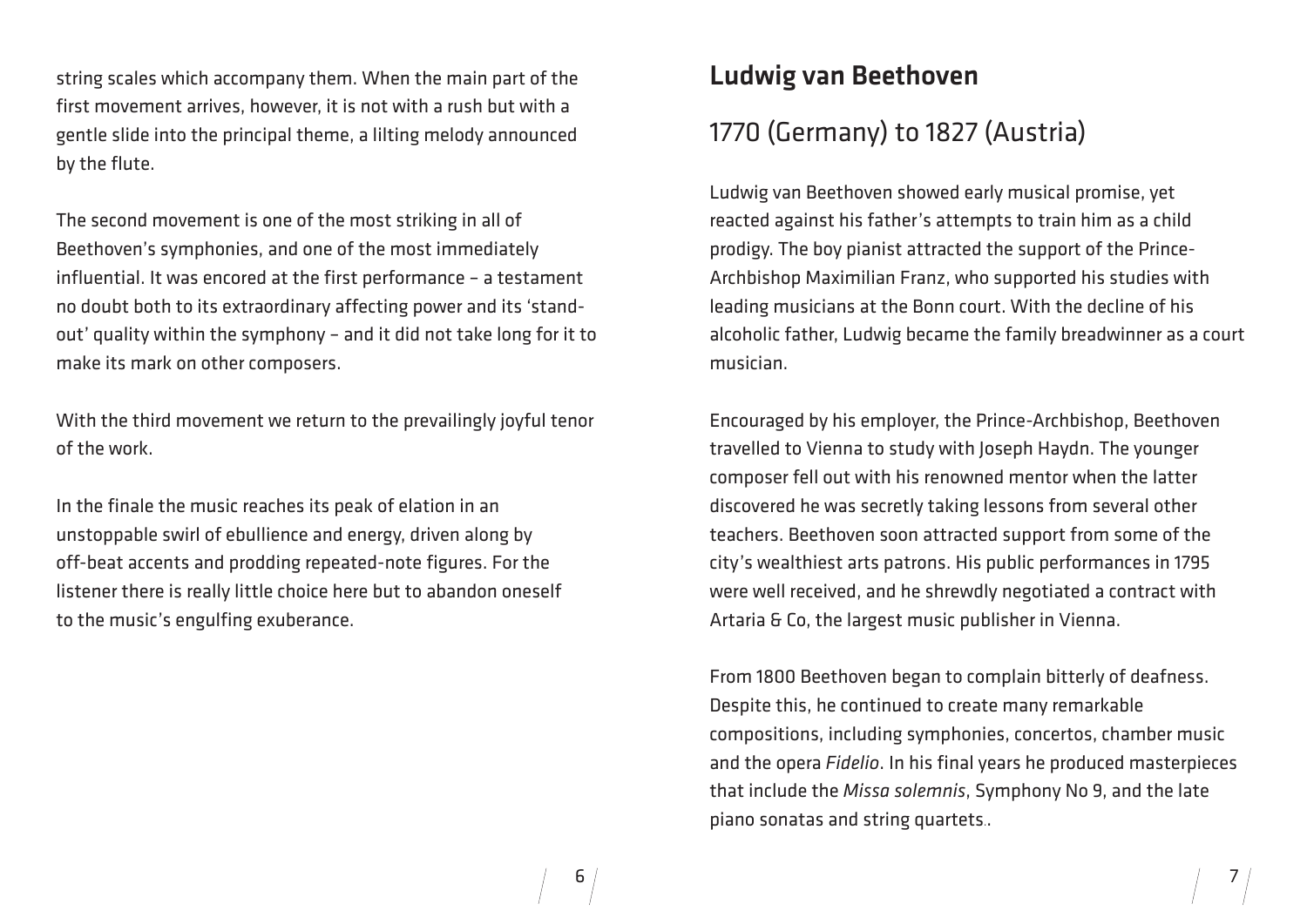### Gianandrea Noseda

#### LSO Principal Guest Conductor

Gianandrea Noseda is one of the world's most sought-after conductors, equally recognised for his artistry in the concert hall and opera house. He is Principal Guest Conductor of the London Symphony Orchestra and Music Director of the National Symphony Orchestra.

A native of Milan, Noseda is a Commendatore al Merito della Repubblica Italiana, marking his contribution to the artistic life of Italy. In 2015, he was *Musical America*'s Conductor of the Year, and was named the International Opera Awards Conductor of the Year in 2016.

# Elena Stikhina

#### soprano

Russian soprano Elena Stikhina has made spectacular debuts in recent seasons at the Paris Opera (as Tatyana in Tchaikovsky's *Eugene Onegin*) and at the Metropolitan Opera, New York (as the title role in Puccini's *Suor Angelica*), and has gone on to sing for many leading companies worldwide.

Since the 2017/18 season she has triumphed at the Bayerische Staatsoper, Berlin Staatsoper, Dresden Semperoper, Baden-Baden Festspielhaus, and in concerts at the Concertgebouw in Amsterdam, with the Munich Philharmonic and at the Paris Philharmonie.